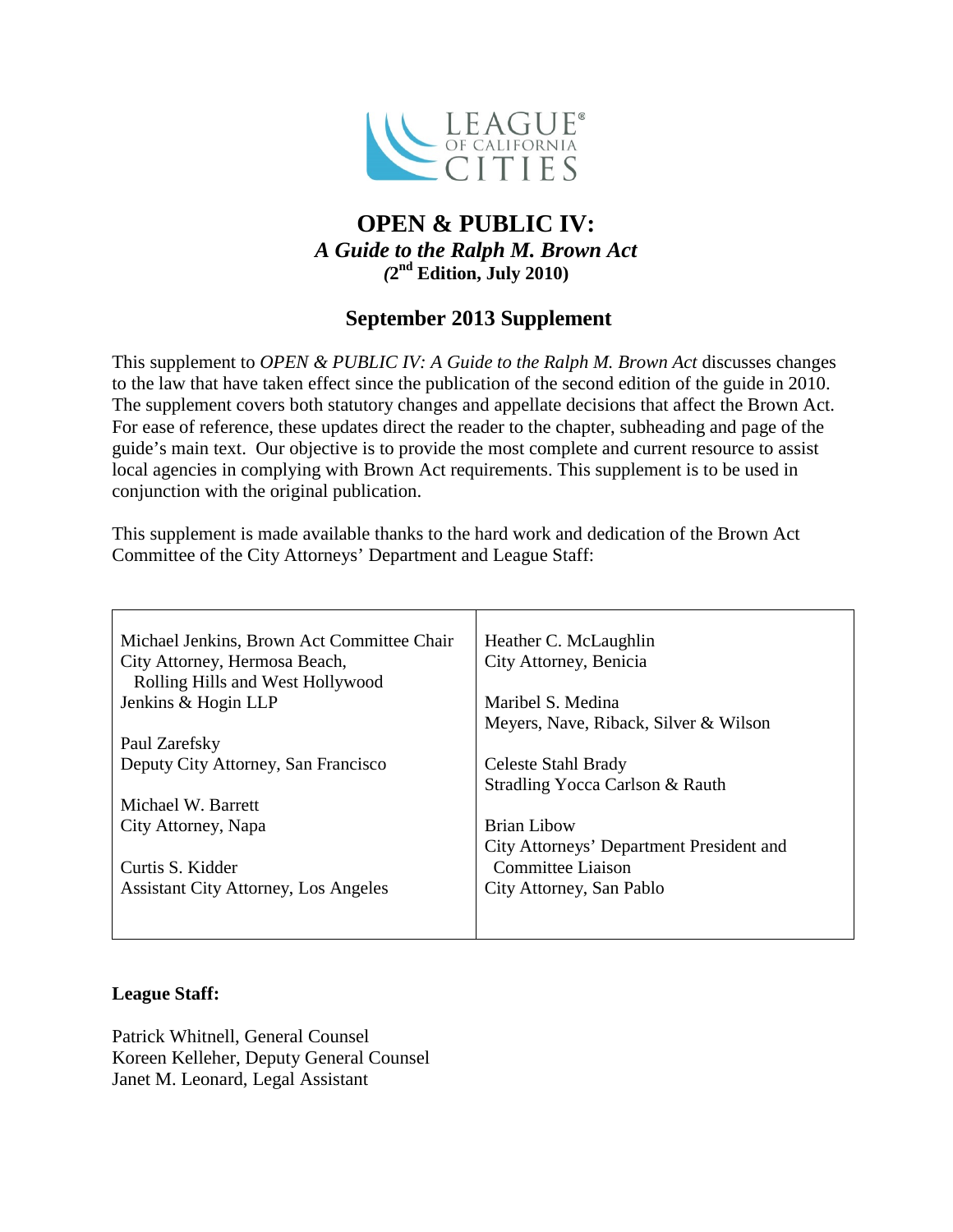# **OPEN & PUBLIC IV:** *A Guide to the Ralph M. Brown Act (***2nd Edition, July 2010)**

### **September 2013 Supplement**

## **CHAPTER 3: MEETINGS**

### **■ LOCATION OF MEETINGS**

*Page 20 – Add new endnote to the 4th bullet point:*

\_\_ 94 Ops.Cal.Atty.Gen. 15 (2011) (water district may hold its board meetings at the principal office of the district even if it is located outside the jurisdiction of the district)

## **CHAPTER 4: AGENDAS, NOTICES, AND PUBLIC PARTICIPATION**

### **■ AGENDAS FOR REGULAR MEETINGS**

#### *Page 24 – Replace the second paragraph with the following*:

The agenda must be posted at least 72 hours before the regular meeting in a location "freely accessible to members of the public." [Gov. Code  $\S$  54954.2(a)(1).] The courts have not definitively interpreted the "freely accessible" requirement. The California Attorney General has interpreted this provision to require posting in a location accessible to the public 24 hours a day during the 72-hour period, but any of the 72 hours may fall on a weekend. [78 Ops.Cal.Atty.Gen. 327 (1995).] This provision may be satisfied by posting on a touch screen electronic kiosk accessible without charge to the public 24 hours a day during the 72-hour period. [88 Ops.Cal.Atty.Gen. 218 (2005).] While posting an agenda on an agency's Internet Web site will not, by itself, satisfy the "freely accessible" requirement since there is no universal access to the internet, an agency has a supplemental obligation to post the agenda on its Web site if: (1) the local agency has a Web site, and (2) the legislative body whose meeting is the subject of the agenda is either (a) a governing body, or (b) has members that are compensated, with one or more members that are also members of a governing body. [Gov. Code §§ 54954.2(a)(1) and 54954.2(d).]

Q. May the meeting of a governing body go forward if its agenda was either inadvertently not posted on the city's Web site or if the Web site was not operational during part or all of the 72 hour period preceding the meeting?

A. The Brown Act does not address this question nor is there any case law on the subject. Public agency attorney opinions vary. Hence, should this situation arise, seek a legal opinion from your agency attorney.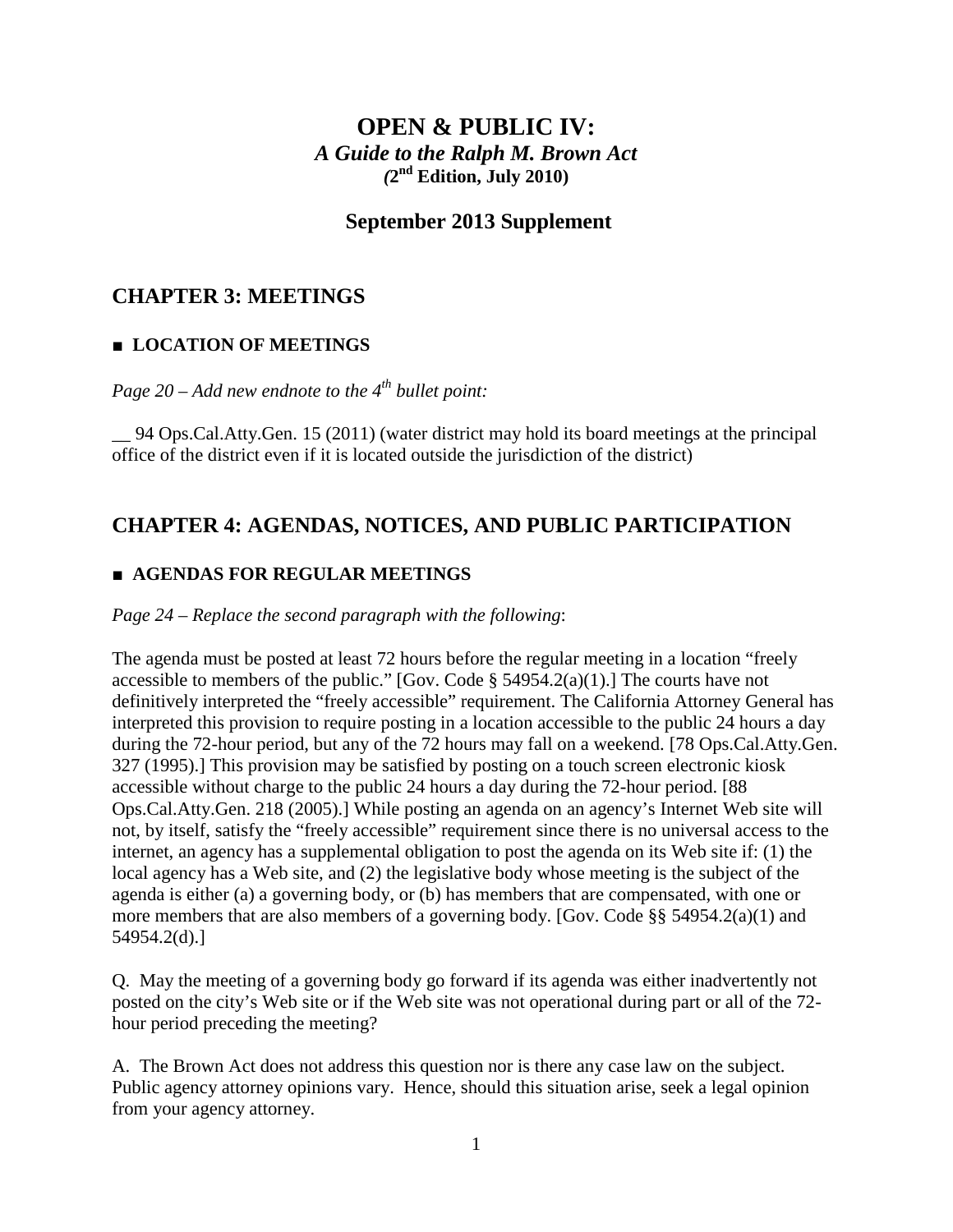The agenda must state the meeting time and place and must contain "a brief general description of each item of business to be transacted or discussed at the meeting, including items to be discussed in closed session." [Gov. Code, § 54954.2(a)(1).] Special care should be taken to describe on the agenda each distinct action to be taken by the legislative body, and avoid overbroad descriptions of a "project" if the "project" is actually a set of distinct actions that must each be separately listed on the agenda. [San Joaquin Raptor Rescue v. County of Merced (2013) 216 Cal.App. $4<sup>th</sup>$  1167 (legislative body's approval of CEQA action (mitigated negative declaration) without specifically listing it on the agenda violates Brown Act, even if the agenda generally describes the development project that is the subject of the CEQA analysis.]

### **■ NOTICE REQUIREMENTS FOR SPECIAL MEETINGS**

#### *Page 25 –Replace the second to the last sentence in the second paragraph, to read:*

The special meeting notice must also be posted at least 24 hours prior to the special meeting using the same methods as posting an agenda for a regular meeting: (1) at a site that is freely accessible to the public, and (2) on the agency's Web site if: (1) the local agency has a Web site, and (2) the legislative body whose meeting is the subject of the agenda is either (a) a governing body, or (b) has members that are compensated, with one or more members that are also members of a governing body. [Gov. Code §§ 54956(a) and (c).]

*Page 26 – Add the following new heading and paragraphs after "Notice Requirements for Emergency Meetings" to read:*

### **■ NOTICE OF COMPENSATION FOR SIMULTANEOUS OR SERIAL MEETINGS**

A legislative body that has convened a meeting and whose membership constitutes a quorum of another legislative body, may convene a simultaneous or serial meeting of the other legislative body only after a clerk or member of the convened legislative body verbally announces (1) the amount of compensation or stipend, if any, that each member will be entitled to receive as a result of convening the meeting of the other legislative body, and (2) that the compensation or stipend is provided as a result of convening the meeting of that body. [California Government Code section 54952.3]

No verbal disclosure of the amount of the compensation is required if the entire amount of such compensation is prescribed by statute and no additional compensation has been authorized by the local agency. Further, no disclosure is required with respect to reimbursements for actual and necessary expenses incurred in the performance of the member's official duties, such as for travel, meals, and lodging.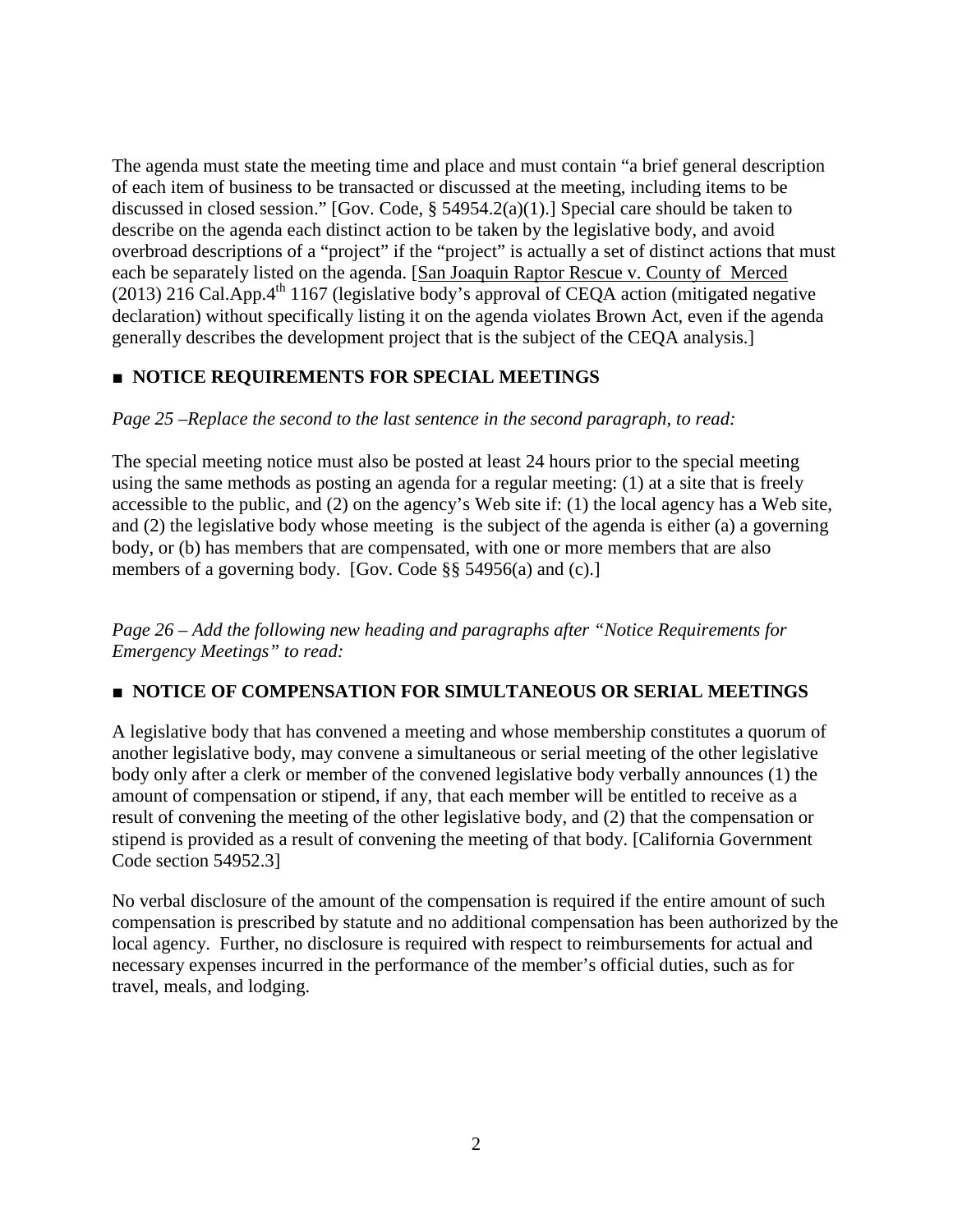### **■ NOTICE REQUIREMENTS FOR TAX OR ASSESSMENT MEETINGS AND HEARINGS**

#### *Page 26 – Replace the first paragraph with the following:*

The Brown Act prescribes specific procedures for adoption by a city, county, special district, or joint powers authority of any new or increased tax or assessment imposed on businesses. [California Government Code Section 54954.6] Though written broadly, these Brown Act provisions do not apply to new or increased *real property taxes or assessments* as those are governed by the California Constitution, Cal. Const. Art. XIIIC or XIIID, enacted by Proposition 218. At least one public meeting must be held to allow public testimony on the tax or assessment. In addition, there must also be at least 45 days' notice of a public hearing at which the legislative body proposes to enact or increase the tax or assessment. Notice of the public meeting and public hearing must be provided at the same time and in the same document. The public notice relating to general taxes must be provided by newspaper publication. The public notice relating to new or increased business assessments must be provided through a mailing to all business owners proposed to be subject to the new or increased assessment. The agency may recover the reasonable costs of the public meetings, hearings, and notice.

### **■ THE RIGHT TO ATTEND AND OBSERVE MEETINGS**

*Page 28 – Add a new paragraph immediately before the Q & A box to read:*

All actions taken by the legislative body in open session and the vote of each member thereon must be disclosed to the public at the time the action is taken. [Gov. Code  $$54953(c)(2)]$ ]

### *Page 28 – Replace the last paragraph with:*

The legislative body may remove persons from a meeting who willfully interrupt proceedings. [California Government Code section 54957.9] Ejection is justified only when audience members actually disrupt the proceedings. [*Norse v. City of Santa Cruz* (9th Cir. 2010) 629 F.3d966 (silent and momentary Nazi salute directed towards mayor is not a disruption); *Acosta v. City of Costa Mesa* (9th Cir. 2013) 718 F.3d 800 (city council may not prohibit "insolent" remarks by members of the public absent actual disruption)] If order cannot be restored after ejecting disruptive persons, the meeting room may be cleared. Members of the news media who have not participated in the disturbance must be allowed to continue to attend the meeting. The legislative body may establish a procedure to re-admit an individual or individuals not responsible for the disturbance. [California Government Code section 54957.9]

# **CHAPTER 5: CLOSED SESSIONS**

### **■ REAL ESTATE NEGOTIATIONS**

#### *Page 37-- Replace the final two sentences on page 37 to read:*

If final approval rests with another party, the local agency must report the approval and the substance of the agreement upon inquiry by any person as soon as the agency is informed of it.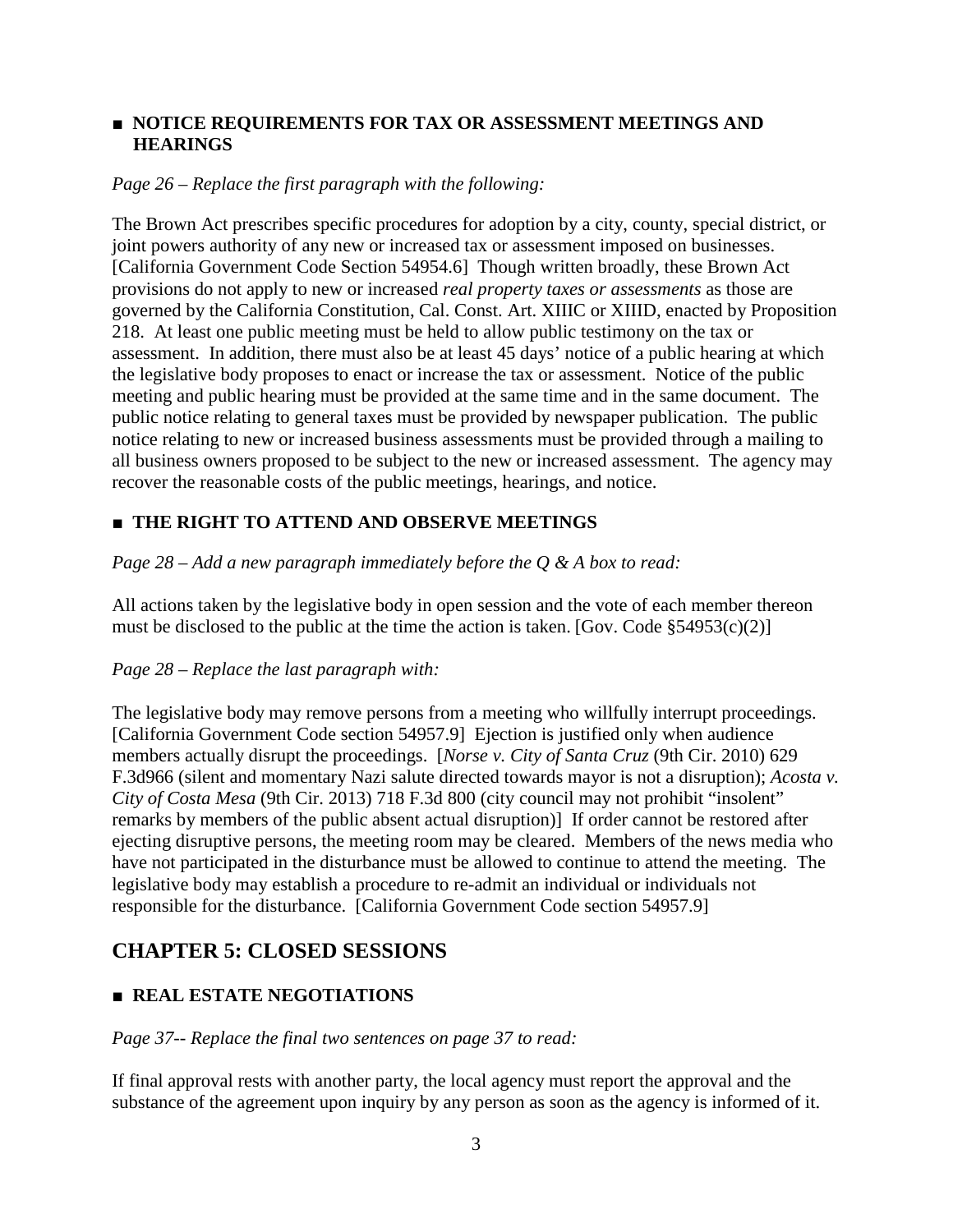#### **■ PUBLIC SECURITY**

#### *Page 41-- Replace the paragraph in this section in its entirety with:*

Legislative bodies may meet in closed session to discuss matters posing a threat to the security of public buildings, essential public services, including water, sewer, gas, or electric service, or to the public's right of access to public services or facilities over which the legislative body has jurisdiction. Closed session meetings for these purposes must be held with designated security or law enforcement officials including the Governor, Attorney General, district attorney, agency attorney, sheriff or chief of police, or their deputies or agency security consultant or security operations manager.40 Action taken in closed session with respect to such public security issues is not a reportable action.

#### *Page 43 – Replace endnote 14 with:*

14 California Government Code section 54956.9 (e).

*Page 43 – Replace endnote 16 with:*

*Shapiro v. San Diego City Council* (2002) 96 Cal.App.4th 172; see also 93 Ops.Cal.Atty.Gen. 51 (2010) (redevelopment agency may not convene a closed session to discuss rehabilitation loan for property already subleased to loan recipient, even if the loan incorporates some of the sublease terms and includes an operating covenant governing the property); 94 Ops.Cal.Atty.Gen. 82 (2011) (real estate closed session may address form, manner and timing of consideration and other items that cannot be disclosed without revealing price and terms).

### **CHAPTER 6: REMEDIES**

*Page 47 – Add the following new bullet after the bullet title "Invalidation":*

#### **■ APPLICABILITY TO PAST ACTIONS**

Any interested person, including the district attorney, may file a civil action to determine whether past actions of a legislative body occurring on or after January 1, 2013 constitute violations of the Brown Act and are subject to a mandamus, injunction, or declaratory relief action. [Government Code Section 54960.2(a); Senate Bill No. 1003, Section 4 (2011-2012 Session)] Before filing an action, the interested person must, within nine months of the alleged violation of the Brown Act, submit a "cease and desist" letter to the legislative body, clearly describing the past action and the nature of the alleged violation.[Government Code Sections  $54960.2(a)(1)$ , (2)] The legislative body has 30 days after receipt of the letter to provide an unconditional commitment to cease and desist from the past action.[Government Code Section 54960.2(b)] If the body fails to take any action within the 30-day period or takes an action other than an unconditional commitment, a lawsuit may be filed within 60 days. [Government Code Section 54960.2(a)(4)]